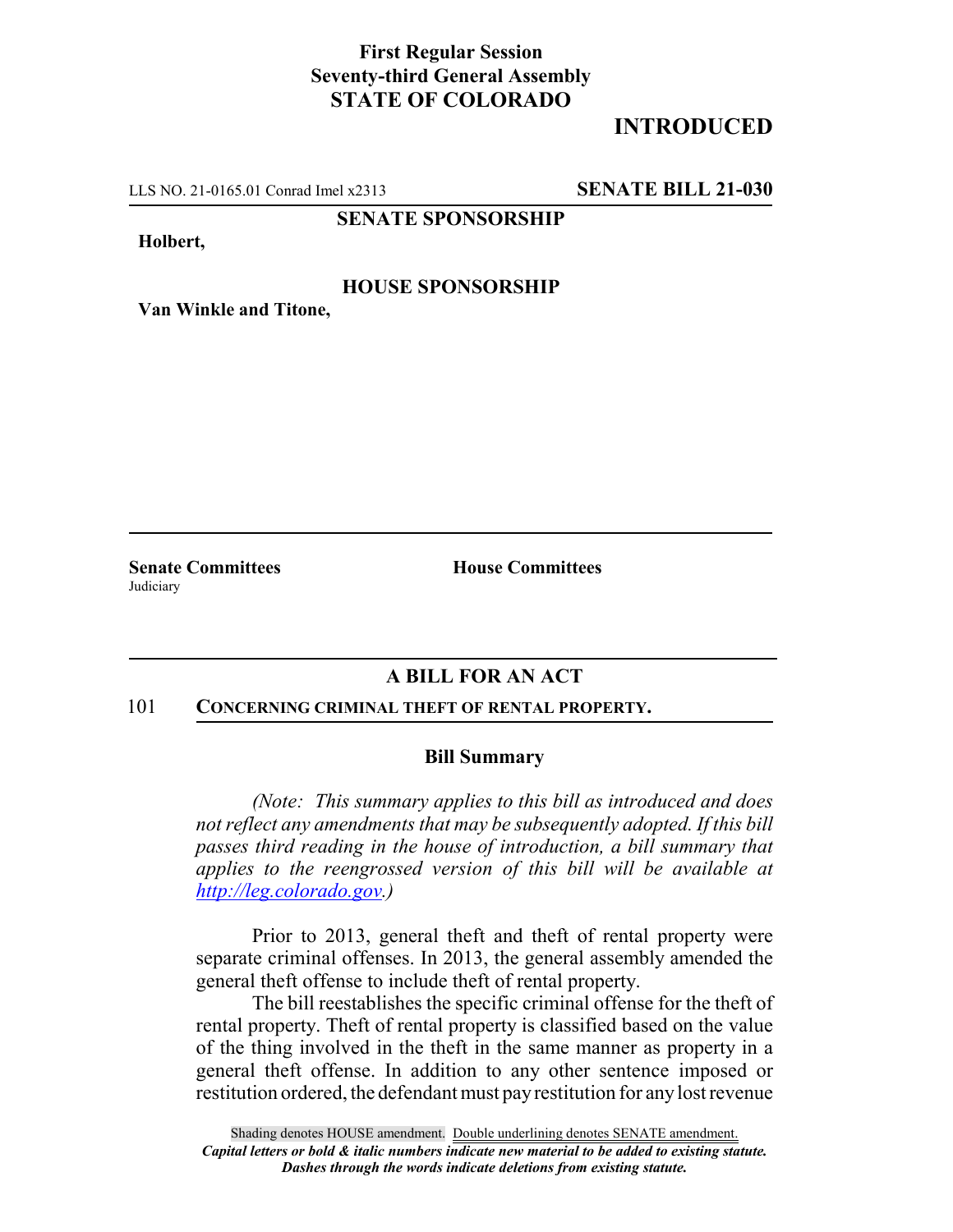resulting from the deprivation of the rental property.

 *Be it enacted by the General Assembly of the State of Colorado:* **SECTION 1.** In Colorado Revised Statutes, **recreate and reenact, with amendments,** 18-4-402 as follows: **18-4-402. Theft of rental property - restitution.** (1) A PERSON COMMITS THEFT OF RENTAL PROPERTY IF THE PERSON: (a) OBTAINS THE TEMPORARY USE OF PERSONAL PROPERTY OF ANOTHER, WHICH IS AVAILABLE ONLY FOR LEASE OR HIRE, BY MEANS OF THREAT OR DECEPTION, OR KNOWING THAT THE USE IS WITHOUT THE CONSENT OF THE PERSON PROVIDING THE PERSONAL PROPERTY; OR (b) HAVING LAWFULLY OBTAINED POSSESSION FOR TEMPORARY USE OF THE PERSONAL PROPERTY OF ANOTHER WHICH IS AVAILABLE ONLY FOR LEASE OR HIRE, KNOWINGLY FAILS TO REVEAL THE WHEREABOUTS OF OR TO RETURN THE PROPERTY TO THE OWNER OR THE OWNER'S REPRESENTATIVE OR TO THE PERSON FROM WHOM HE OR SHE HAS RECEIVED IT WITHIN SEVENTY-TWO HOURS AFTER THE TIME AT WHICH HE 16 OR SHE AGREED TO RETURN IT. 17 (2) THEFT OF RENTAL PROPERTY IS: 18 (a) A CLASS 1 PETTY OFFENSE IF THE VALUE OF THE THING 19 INVOLVED IS LESS THAN FIFTY DOLLARS; (b) A CLASS 3 MISDEMEANOR IF THE VALUE OF THE THING INVOLVED IS FIFTY DOLLARS OR MORE BUT LESS THAN THREE HUNDRED DOLLARS; 23 (c) A CLASS 2 MISDEMEANOR IF THE VALUE OF THE THING INVOLVED IS THREE HUNDRED DOLLARS OR MORE BUT LESS THAN SEVEN HUNDRED FIFTY DOLLARS;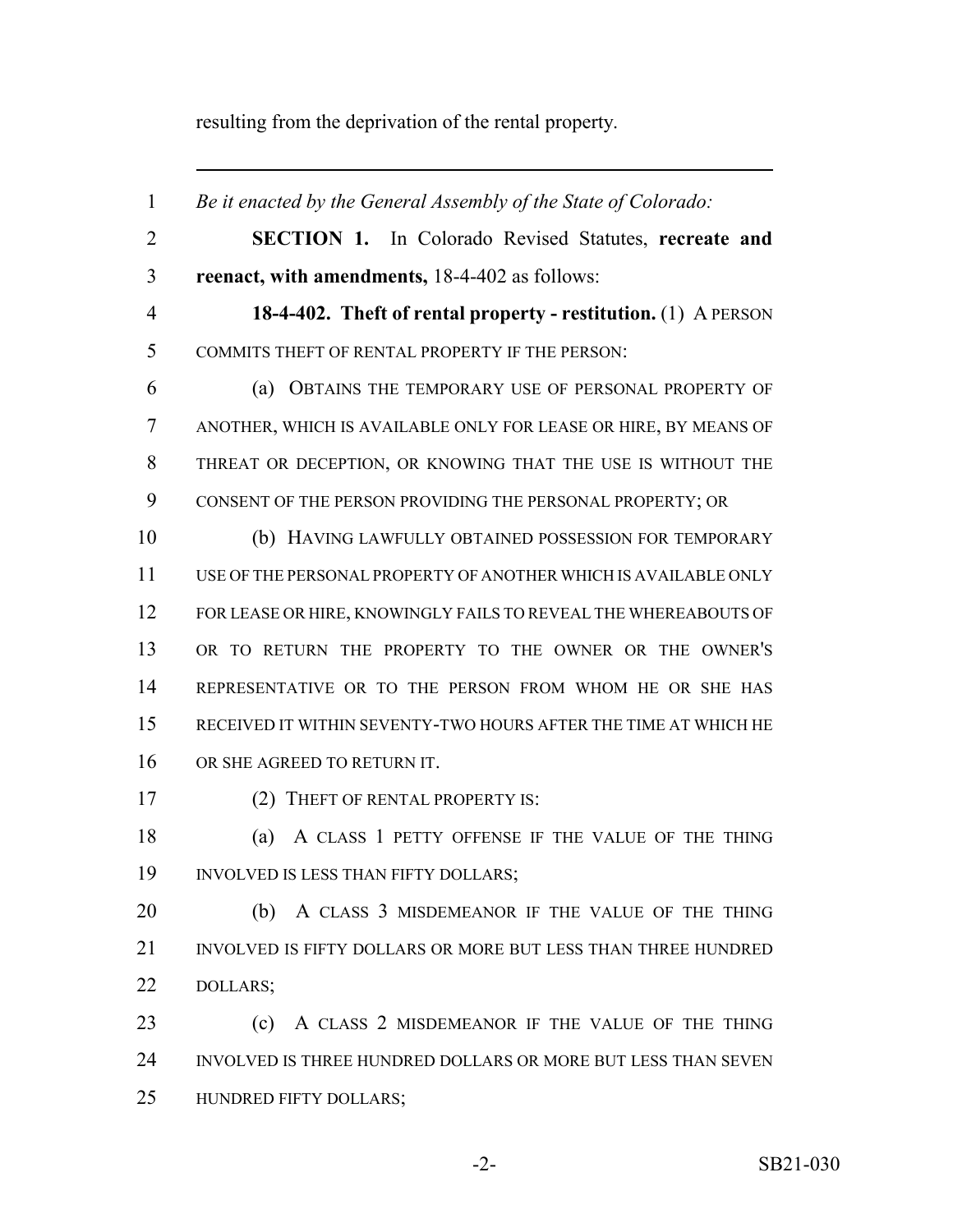(d) A CLASS 1 MISDEMEANOR IF THE VALUE OF THE THING 2 INVOLVED IS SEVEN HUNDRED FIFTY DOLLARS OR MORE BUT LESS THAN TWO THOUSAND DOLLARS;

 (e) A CLASS 6 FELONY IF THE VALUE OF THE THING INVOLVED IS TWO THOUSAND DOLLARS OR MORE BUT LESS THAN FIVE THOUSAND DOLLARS;

 (f) A CLASS 5 FELONY IF THE VALUE OF THE THING INVOLVED IS FIVE THOUSAND DOLLARS OR MORE BUT LESS THAN TWENTY THOUSAND DOLLARS;

 (g) A CLASS 4 FELONY IF THE VALUE OF THE THING INVOLVED IS TWENTY THOUSAND DOLLARS OR MORE BUT LESS THAN ONE HUNDRED THOUSAND DOLLARS;

 (h) A CLASS 3 FELONY IF THE VALUE OF THE THING INVOLVED IS ONE HUNDRED THOUSAND DOLLARS OR MORE BUT LESS THAN ONE MILLION DOLLARS; AND

16 (i) A CLASS 2 FELONY IF THE VALUE OF THE THING INVOLVED IS 17 ONE MILLION DOLLARS OR MORE.

18 (3) (a) WHEN A PERSON COMMITS THEFT OF RENTAL PROPERTY TWICE OR MORE WITHIN A PERIOD OF SIX MONTHS, TWO OR MORE OF THE THEFTS MAY BE AGGREGATED AND CHARGED IN A SINGLE COUNT, IN WHICH EVENT THE AGGREGATED THEFTS CONSTITUTE A SINGLE OFFENSE, THE PENALTY FOR WHICH IS BASED ON THE AGGREGATE VALUE OF THE 23 THINGS INVOLVED, PURSUANT TO SUBSECTION (2) OF THIS SECTION.

 (b) WHEN A PERSON COMMITS THEFT OF RENTAL PROPERTY TWICE OR MORE AGAINST THE SAME PERSON PURSUANT TO ONE SCHEME OR 26 COURSE OF CONDUCT, THE THEFTS MAY BE AGGREGATED AND CHARGED 27 IN A SINGLE COUNT, IN WHICH EVENT THEY CONSTITUTE A SINGLE OFFENSE,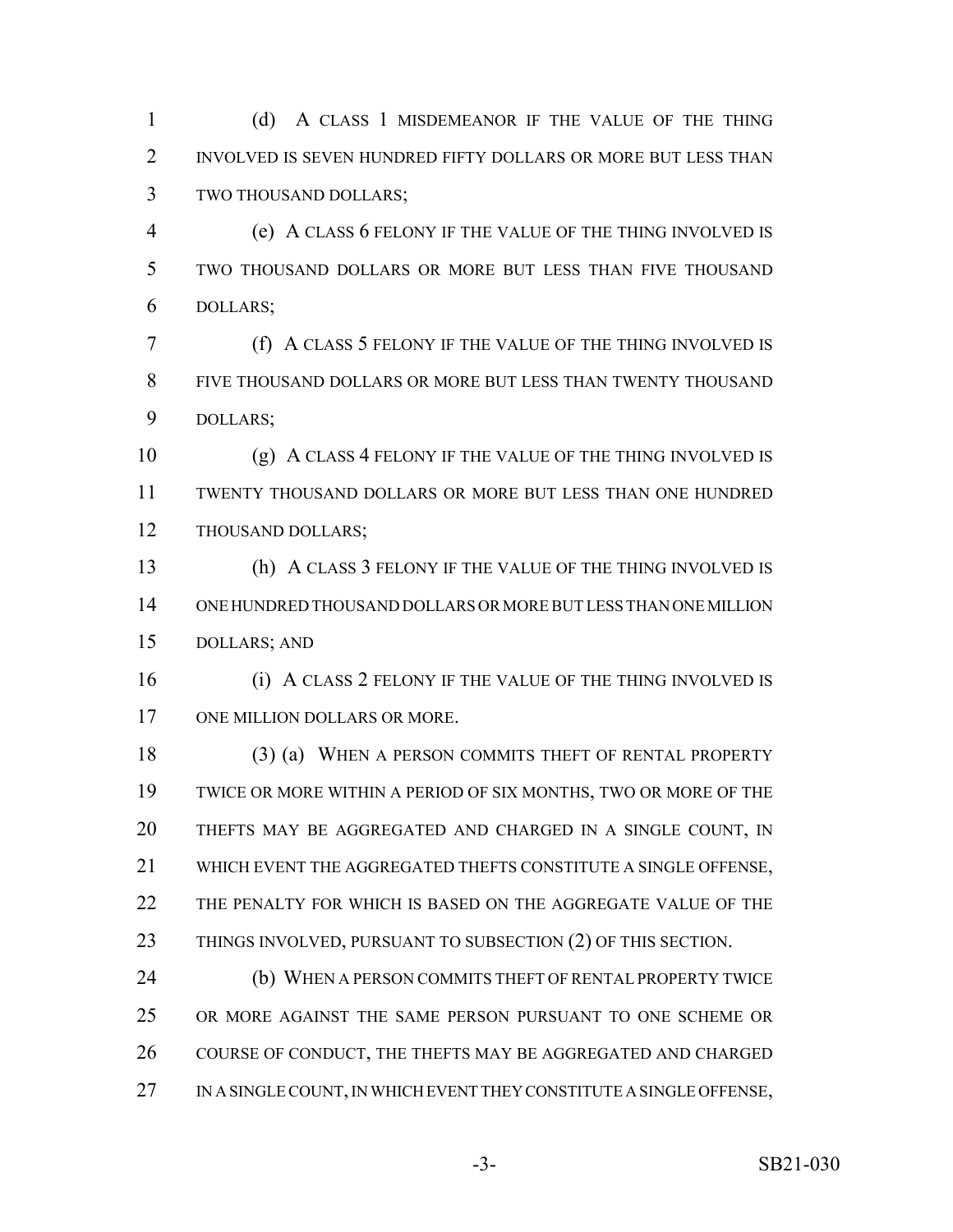THE PENALTY FOR WHICH IS BASED ON THE AGGREGATE VALUE OF THE 2 THINGS INVOLVED, PURSUANT TO SUBSECTION (2) OF THIS SECTION.

 (4) UPON A CONVICTION PURSUANT TO THIS SECTION, IN ADDITION TO ANY OTHER SENTENCE IMPOSED OR RESTITUTION ORDERED, THE COURT SHALL SENTENCE THE DEFENDANT TO PAY RESTITUTION IN AN AMOUNT EQUAL TO ANY LOSS OF REVENUE RESULTING FROM DEPRIVATION OF THE RENTAL PROPERTY INVOLVED, UP TO THE ACTUAL VALUE OF THE RENTAL PROPERTY INVOLVED AT THE TIME IT WAS RENTED.

 **SECTION 2.** In Colorado Revised Statutes, 18-4-401, **amend** 10 (1)(c) and (1)(d); and **repeal** (1)(e) as follows:

 **18-4-401. Theft.** (1) A person commits theft when he or she knowingly obtains, retains, or exercises control over anything of value of another without authorization or by threat or deception; or receives, loans money by pawn or pledge on, or disposes of anything of value or belonging to another that he or she knows or believes to have been stolen, and:

 (c) Uses, conceals, or abandons the thing of value intending that such use, concealment, or abandonment will deprive the other person permanently of its use or benefit; OR

 (d) Demands any consideration to which he or she is not legally entitled as a condition of restoring the thing of value to the other person. 22  $\sigma$ r

 (e) Knowingly retains the thing of value more than seventy-two 24 hours after the agreed-upon time of return in any lease or hire agreement. **SECTION 3.** In Colorado Revised Statutes, 18-1-202, **recreate and reenact** (7)(b)(II)(B) as follows:

**18-1-202. Place of trial - applicability.** (7) (b) (II) The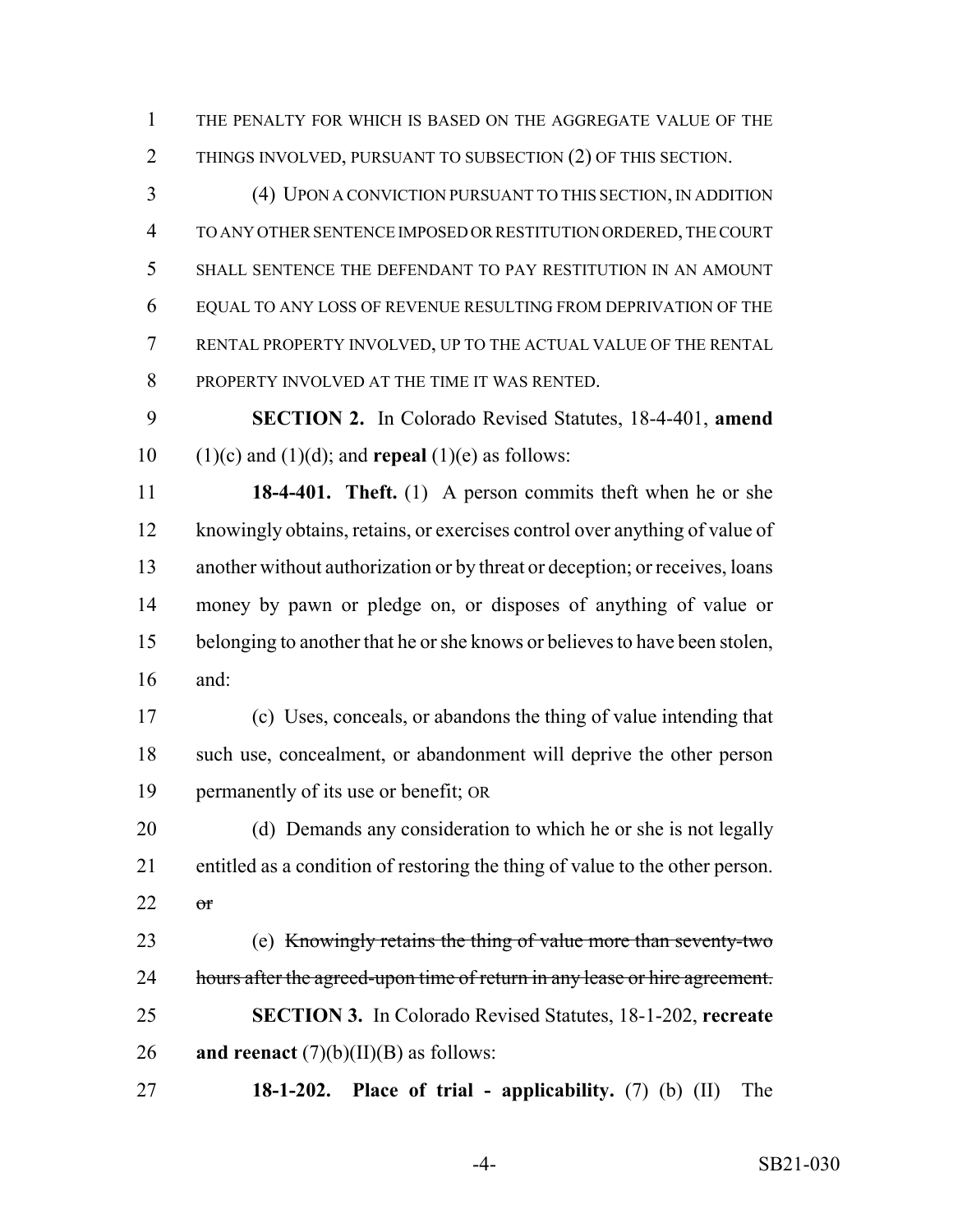1 provisions of subsection  $(7)(b)(I)$  of this section apply to the following offenses: (B) THEFT OF RENTAL PROPERTY, AS DEFINED IN SECTION 18-4-402; **SECTION 4.** In Colorado Revised Statutes, 18-17-103, **amend**  $(5)(b)(II)$  as follows: **18-17-103. Definitions.** As used in this article 17, unless the

context otherwise requires:

 (5) "Racketeering activity" means to commit, to attempt to commit, to conspire to commit, or to solicit, coerce, or intimidate another person to commit:

 (b) Any violation of the following provisions of the Colorado statutes or any criminal act committed in any jurisdiction of the United States which, if committed in this state, would be a crime under the following provisions of the Colorado statutes:

 (II) Offenses against property, as defined in sections 18-4-102 (first degree arson), 18-4-103 (second degree arson), 18-4-104 (third degree arson), 18-4-105 (fourth degree arson), 18-4-202 (first degree burglary), 18-4-203 (second degree burglary), 18-4-301 (robbery), 18-4-302 (aggravated robbery), 18-4-303 (aggravated robbery of controlled substances), 18-4-401 (theft), *18-4-402* (THEFT OF RENTAL PROPERTY), 18-4-409 (aggravated motor vehicle theft), and 18-4-501 (criminal mischief);

 **SECTION 5. Applicability.** This act applies to offenses committed on or after the effective date of this act.

**SECTION 6. Safety clause.** The general assembly hereby finds,